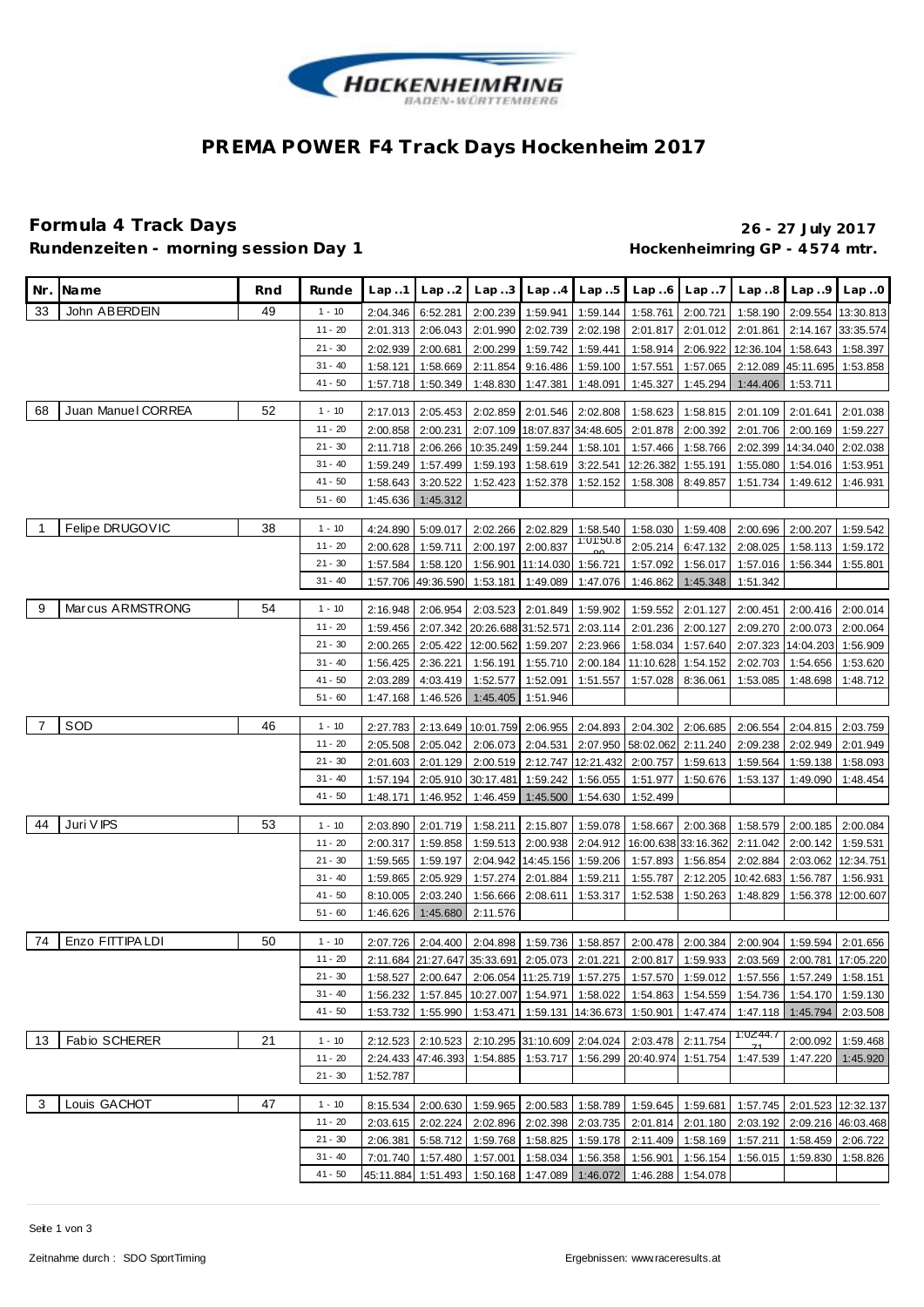

## **PREMA POWER F4 Track Days Hockenheim 2017**

### **Formula 4 Track Days 26 - 27 July 2017** Rundenzeiten - morning session Day 1 **Bundenzeiten - morning session Day 1 Hockenheimring GP** - 4574 mtr.

| Nr. | Name                  | Rnd | Runde     | Lap.1                | Lap.2                 | Lap.3              | Lap.4                      | Lap.5               | Lap.6                                         | Lap.7                | Lap.8                                                                                       | Lap.9                      | Lap.0                       |
|-----|-----------------------|-----|-----------|----------------------|-----------------------|--------------------|----------------------------|---------------------|-----------------------------------------------|----------------------|---------------------------------------------------------------------------------------------|----------------------------|-----------------------------|
| 51  | Aldo FESTANTE         | 40  | $1 - 10$  | 2:15.903             | 2:09.441              | 2:07.969           | 2:07.751                   | 2:05.331            | 2:05.044                                      | 2:04.649             | 2:05.167                                                                                    | 2:05.196                   | 2:04.062                    |
|     |                       |     | $11 - 20$ | 2:12.002             | 45:18.769             | 2:26.172           | 41:28.316                  | 2:12.073            | 6:06.977                                      | 2:02.946             | 2:02.388                                                                                    | 2:03.957                   | 2:04.412                    |
|     |                       |     | $21 - 30$ |                      | 2:08.398 18:06.955    | 1:58.204           | 1:56.627                   | 1:55.397            | 1:55.751                                      | 1:54.530             | 1:54.368                                                                                    | 1:53.580                   | 1:54.307                    |
|     |                       |     | $31 - 40$ | 1:53.888             | 1:53.038              | 1:56.961           | 13:58.888                  | 1:54.087            | 1:49.193                                      | 1:49.334             | 1:47.009                                                                                    | 1:46.107                   | 2:13.140                    |
|     |                       |     |           |                      |                       |                    |                            |                     |                                               |                      |                                                                                             |                            |                             |
| 5   | <b>ZEN</b>            | 44  | $1 - 10$  | 2:25.038             | 7:04.483              | 2:01.871           | 2:01.493                   | 2:00.617            | 2:00.809                                      | 2:00.728             |                                                                                             | 2:01.349 2:14.379          | 2:00.401                    |
|     |                       |     | $11 - 20$ |                      | 2:29.182 12:35.100    | 2:06.603           | 2:20.862                   | 2:14.127            | 14:44.104                                     | 2:08.584             | 2:05.862                                                                                    | 2:03.701                   | 2:09.364                    |
|     |                       |     | $21 - 30$ | 2:03.523             | 2:02.923              | 2:01.918           | 2:08.010                   | 2:00.994            |                                               | 2:08.415 41:03.732   | 2:08.303                                                                                    | 1:59.561                   | 2:03.208                    |
|     |                       |     | $31 - 40$ | 1:57.832             | 1:59.477              | 1:57.323           | 2:11.830                   | 1:56.575            | 1:56.418                                      | 1:59.564             | 42:07.722                                                                                   | 1:57.469                   | 2:01.955                    |
|     |                       |     | $41 - 50$ | 1:48.653             | 1:46.376              | 1:55.548           | 1:52.224                   |                     |                                               |                      |                                                                                             |                            |                             |
| 4   | <b>FLO</b>            | 41  | $1 - 10$  |                      |                       |                    |                            |                     |                                               |                      |                                                                                             |                            |                             |
|     |                       |     | 11 - 20   | 2:16.357             | 2:12.610              | 8:47.764           | 2:07.740                   |                     | 2:03.126 2:02.621                             | 2:01.992             |                                                                                             | 2:01.582 2:02.589          | 2:00.452                    |
|     |                       |     |           | 2:00.629             | 2:06.543              | 2:01.340           | 2:03.267                   | 2:06.269            | 17:41.620 2:10.385                            |                      | 2:09.984                                                                                    | 2:07.226                   | 2:06.544                    |
|     |                       |     | $21 - 30$ | 2:17.878             | 2:04.169              | 2:03.707           | 2:03.312                   | 2:01.872            | 1:11:31.8                                     | 2:05.120 23:30.781   | 2:00.478                                                                                    | 1:59.717                   | 1:59.311                    |
|     |                       |     | $31 - 40$ | 1:59.302             | 1:58.936              | 2:05.948           | 1:59.228                   | 2:07.485            |                                               | 1:53.066             | 1:49.588                                                                                    | 1:47.139                   | 1:48.017                    |
|     |                       |     | $41 - 50$ | 1:52.892             |                       |                    |                            |                     |                                               |                      |                                                                                             |                            |                             |
| 28  | Kim-Luis SCHRAMM      | 28  | $1 - 10$  | 2:12.002             | 2:09.608              | 2:07.161           |                            | 36:24.922 59:32.153 | 2:02.518                                      | 2:01.042             | 2:00.321                                                                                    | 1:59.679                   | 1:58.925                    |
|     |                       |     | $11 - 20$ | 2:07.382             | 12:38.976             | 1:58.556           | 2:00.603                   | 1:58.285            | 1:58.242                                      | 1:57.299             | 1:56.764                                                                                    | 2:00.786                   | 14:41.593                   |
|     |                       |     | $21 - 30$ | 1:54.906             | 1:58.033              | 27:14.658          | 1:58.869                   | 1:49.866            | 1:49.726                                      | 1:47.159             | 1:48.907                                                                                    |                            |                             |
|     |                       |     |           |                      |                       |                    |                            |                     |                                               |                      |                                                                                             |                            |                             |
| 27  | Nicklas NIELSEN       | 28  | $1 - 10$  |                      | 2:17.617 11:40.568    | 2:04.320           | 2:02.708                   | 2:01.951            | 2:06.534                                      | 2:01.425             | 2:01.245                                                                                    |                            | 2:07.249 13:07.378          |
|     |                       |     | $11 - 20$ | 2:01.880             | 1:58.535              | 1:58.705           | 1:58.698                   | 1:58.382            |                                               | 2:04.157 19:07.449   | 1:54.984                                                                                    | 1:55.082                   | 1:53.467                    |
|     |                       |     | $21 - 30$ | 1:52.590             | 2:03.657              | 17:42.913          | 1:55.482                   | 1:50.547            | 1:49.015                                      | 1:47.235             | 1:58.912                                                                                    |                            |                             |
| 15  | Kush MA INI           | 31  | $1 - 10$  |                      | 2:15.321 57:06.979    | 2:11.365           |                            | 2:21.706 50:20.944  | 2:06.754                                      | 8:54.780             | 2:01.834                                                                                    | 2:01.340                   | 1:58.925                    |
|     |                       |     | $11 - 20$ | 2:03.421             | 1:58.114              | 1:58.544           | 1:57.790                   | 1:57.771            |                                               | 2:01.092 15:27.309   | 1:57.321                                                                                    | 1:56.329                   | 2:10.216                    |
|     |                       |     | $21 - 30$ | 1:57.554             | 1:59.391              | 14:51.872          | 1:56.144                   | 1:53.257            | 1:49.304                                      | 1:56.001             | 1:49.260                                                                                    | 1:53.056                   | 1:47.752                    |
|     |                       |     | $31 - 40$ | 1:51.898             |                       |                    |                            |                     |                                               |                      |                                                                                             |                            |                             |
|     |                       |     |           |                      |                       |                    |                            |                     |                                               |                      |                                                                                             |                            |                             |
| 18  | Julian HANSES         | 28  | $1 - 10$  |                      | 2:15.610 2:09.070     |                    | 2:09.860 31:18.262         | 2:12.349            |                                               | 2:09.402 51:02.900   |                                                                                             | 7:01.310 2:05.290          | 2:01.409                    |
|     |                       |     | $11 - 20$ | 2:00.948             | 2:00.323              | 2:02.070           | 1:59.707                   | 2:04.581            | 13:16.076 1:58.809                            |                      | 1:57.822                                                                                    | 2:00.807                   | 1:58.017                    |
|     |                       |     | $21 - 30$ | 1:56.850             | 1:59.233              | 47:01.196 1:55.327 |                            | 1:49.851            |                                               | 1:49.230 1:47.854    | 1:50.828                                                                                    |                            |                             |
| 2   | Freder ic VESTI       | 37  | $1 - 10$  |                      |                       |                    |                            |                     |                                               |                      |                                                                                             |                            |                             |
|     |                       |     | 11 - 20   |                      | 7:10.018 15:02.130    | 2:11.996           |                            | 2:34.630 11:35.658  | 2:05.026                                      | 2:03.957             | 2:03.558                                                                                    | 2:03.747                   | 2:01.979                    |
|     |                       |     | $21 - 30$ | 2:05.025             | 2:06.559              | 2:16.222           | 27:37.165 2:03.856         |                     | 2:04.153                                      | 2:02.237             | 2:00.854                                                                                    | 2:00.729                   | 2:00.383                    |
|     |                       |     | $31 - 40$ | 1:59.745<br>1:57.772 | 1:59.404<br>1:16:39.3 | 2:01.405           | 2:12.729                   | 6:23.538            | 2:05.878<br>1:50.328                          | 2:00.155<br>2:17.680 | 1:57.954                                                                                    | 1:58.022                   | 1:57.976                    |
|     |                       |     |           |                      |                       | 1:55.155           | 1:53.014                   | 1:48.407            |                                               |                      |                                                                                             |                            |                             |
| 99  | <b>Charles WEERTS</b> | 42  | $1 - 10$  |                      | 2:13.866 2:09.183     | 2:05.712           |                            | 2:03.932 2:02.377   |                                               | 2:01.866 2:00.934    |                                                                                             | 2:04.405 2:03.056 2:02.968 |                             |
|     |                       |     | $11 - 20$ |                      |                       |                    |                            |                     |                                               |                      | 2:08.881 13:12.554 2:07.444 2:06.357 2:03.594 2:13.803 2:16.329 40:04.881 2:02.514 2:02.618 |                            |                             |
|     |                       |     | $21 - 30$ |                      | 38:56.031 2:01.636    | 2:00.771           |                            | 1:59.816 1:59.774   | 1:59.514                                      | 1:57.635             |                                                                                             | 2:06.661 14:28.353         | 1:56.704                    |
|     |                       |     | $31 - 40$ | 1:55.441             | 1:54.526              | 2:15.867           | 1:53.501                   | 1:54.739            | 1:52.420                                      | 1:57.777             | 15:35.580                                                                                   | 1:52.265                   | 1:49.153                    |
|     |                       |     | $41 - 50$ |                      | 1:50.569 2:28.640     |                    |                            |                     |                                               |                      |                                                                                             |                            |                             |
|     |                       |     |           |                      |                       |                    |                            |                     |                                               |                      |                                                                                             |                            |                             |
| 10  | <b>Richard WAGNER</b> | 51  | $1 - 10$  | 2:21.827             | 2:11.928              |                    | 2:09.915 6:19.913 2:10.920 |                     |                                               | 2:08.188 2:08.319    |                                                                                             | 2:09.948 2:06.537          | 2:05.454                    |
|     |                       |     | $11 - 20$ | 2:06.039             | 2:06.915              | 2:09.009           |                            | 2:07.589 2:08.445   |                                               | 2:14.818 37:43.929   |                                                                                             | 2:18.650 2:07.864          | 2:05.120                    |
|     |                       |     | $21 - 30$ | 2:05.130             | 2:04.488              | 2:03.593           |                            | 2:07.141 22:23.073  |                                               | 7:02.505 2:05.821    |                                                                                             | 2:04.170 2:02.480          | 2:02.328                    |
|     |                       |     | $31 - 40$ | 2:01.651             | 2:01.020              | 2:02.798           |                            | 2:00.378 1:59.697   |                                               | 2:05.859 14:58.314   | 1:58.589                                                                                    | 1:56.754                   | 1:56.286                    |
|     |                       |     | $41 - 50$ | 1:56.230             | 1:56.427              | 4:32.618           | 1:55.189 1:53.915          |                     |                                               | 2:17.040 10:35.096   | 1:54.765                                                                                    | 1:52.081                   | 1:49.399                    |
|     |                       |     | $51 - 60$ | 1:51.368             |                       |                    |                            |                     |                                               |                      |                                                                                             |                            |                             |
| 41  | Artem PETROV          | 47  | $1 - 10$  | 2:18.381             | 2:12.842              | 2:08.728           | 2:04.473 2:03.391          |                     | 2:05.149 2:04.369                             |                      |                                                                                             |                            | 2:02.248 2:09.650 11:44.212 |
|     |                       |     | $11 - 20$ | 2:06.381             | 2:03.221              |                    |                            |                     | 2:03.298 2:08.923 37:53.169 2:02.837 2:03.069 |                      |                                                                                             | 2:01.632 2:00.659 2:00.949 |                             |